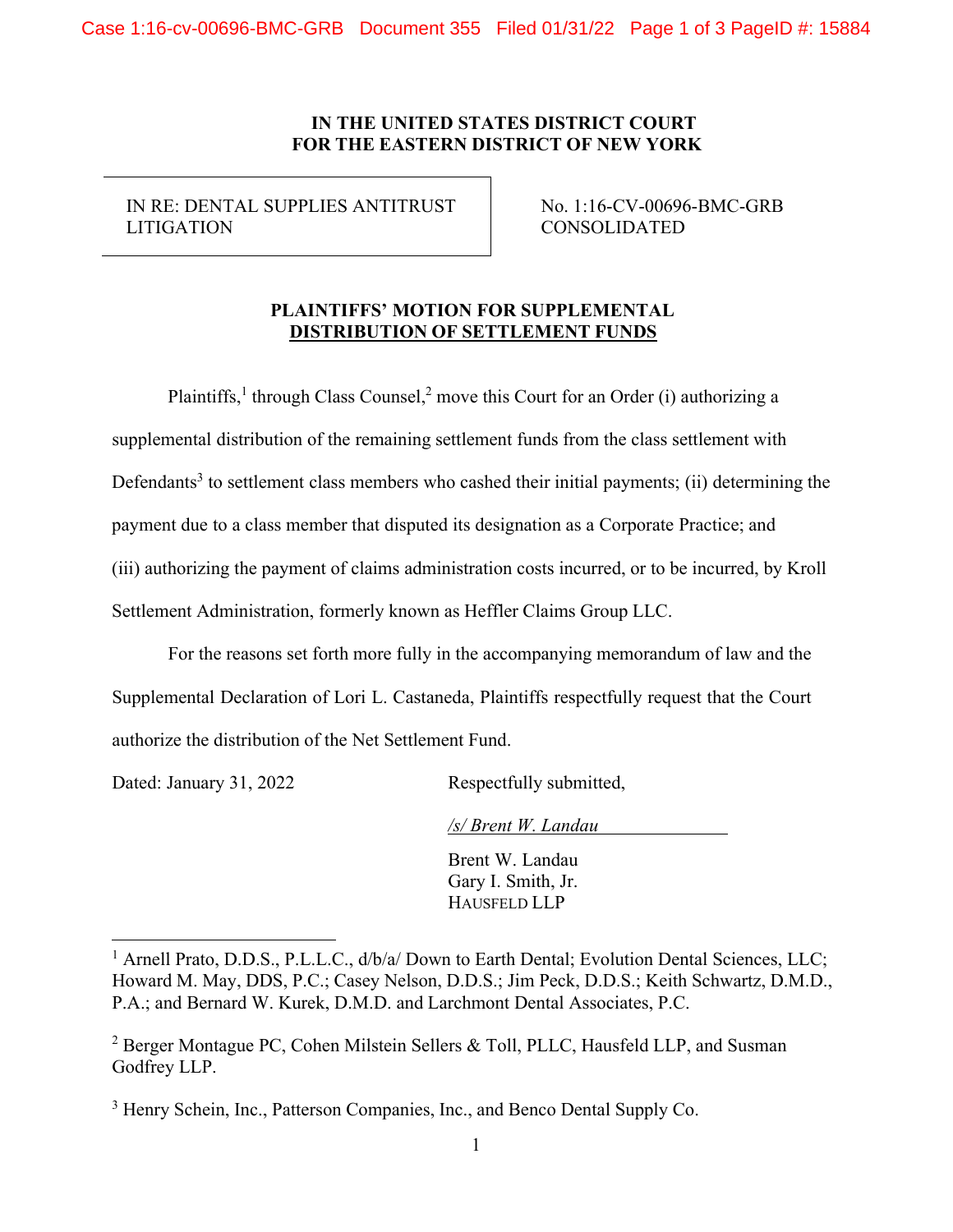325 Chestnut Street Suite 325 Philadelphia, PA 19106 Tel: (215) 985-3270 Fax: (215) 985-3271 Email: [blandau@hausfeld.com](mailto:blandau@hausfeld.com) Email: [gsmith@hausfeld.com](mailto:gsmith@hausfeld.com) *Co-Lead Class Counsel*

| John Radice                                         | Eric L. Cramer                     |
|-----------------------------------------------------|------------------------------------|
| Daniel Rubenstein                                   | Joshua Ripley                      |
| RADICE LAW FIRM, P.C.                               | BERGER & MONTAGUE, P.C.            |
| 34 Sunset Blvd                                      | 1622 Locust Street                 |
| Long Beach, NJ 08008                                | Philadelphia, PA 19103             |
| Tele: (646) 245-8502                                | Tele: (215) 875-3000               |
| Fax: (609) 385-0745                                 | Fax: (215) 875-4604                |
| jradice@radicelawfirm.com                           | Email: ecramer@bm.net              |
| drubenstein@radicelawfirm.com                       | Email: jripley@bm.net              |
|                                                     |                                    |
| Liaison Class Counsel                               | Co-Lead Class Counsel              |
| William Christopher Carmody                         | Richard A. Koffman                 |
| Shawn J. Rabin                                      | Jessica Weiner                     |
| Arun Subramanian                                    | COHEN MILSTEIN SELLERS & TOLL PLLC |
| <b>SUSMAN GODFREY L.L.P</b>                         | 1100 New York Ave., NW, Suite 500  |
| 1301 Avenue of the Americas, 32 <sup>nd</sup> Floor | Washington, DC 20005               |
| New York, NY 10019-6023                             | Tele: (202) 408-4600               |
| Tele: (212) 336-8330                                | Fax: (202) 408-4699                |
| Fax: (212) 336-8340                                 | Email: rkoffman@cohenmilstein.com  |
| Email: bcarmody@susmangodfrey.com                   | Email: jweiner@cohenmilstein.com   |
| Email: srabin@susmangodfrey.com                     |                                    |
| Email: asubramanian@susmangodfrey.com               | Co-Lead Class Counsel              |
|                                                     |                                    |
| Jonathan Jeffrey Ross                               |                                    |
| <b>SUSMAN GODFREY LLP</b>                           |                                    |
| 1000 Louisiana                                      |                                    |
| Suite 5100                                          |                                    |
| Houston, TX 77002                                   |                                    |
| Tele: 713-651-9366                                  |                                    |
| Fax: 713-654-6666                                   |                                    |
| Email: jross@susmangodfrey.com                      |                                    |
|                                                     |                                    |
| Co-Lead Class Counsel                               |                                    |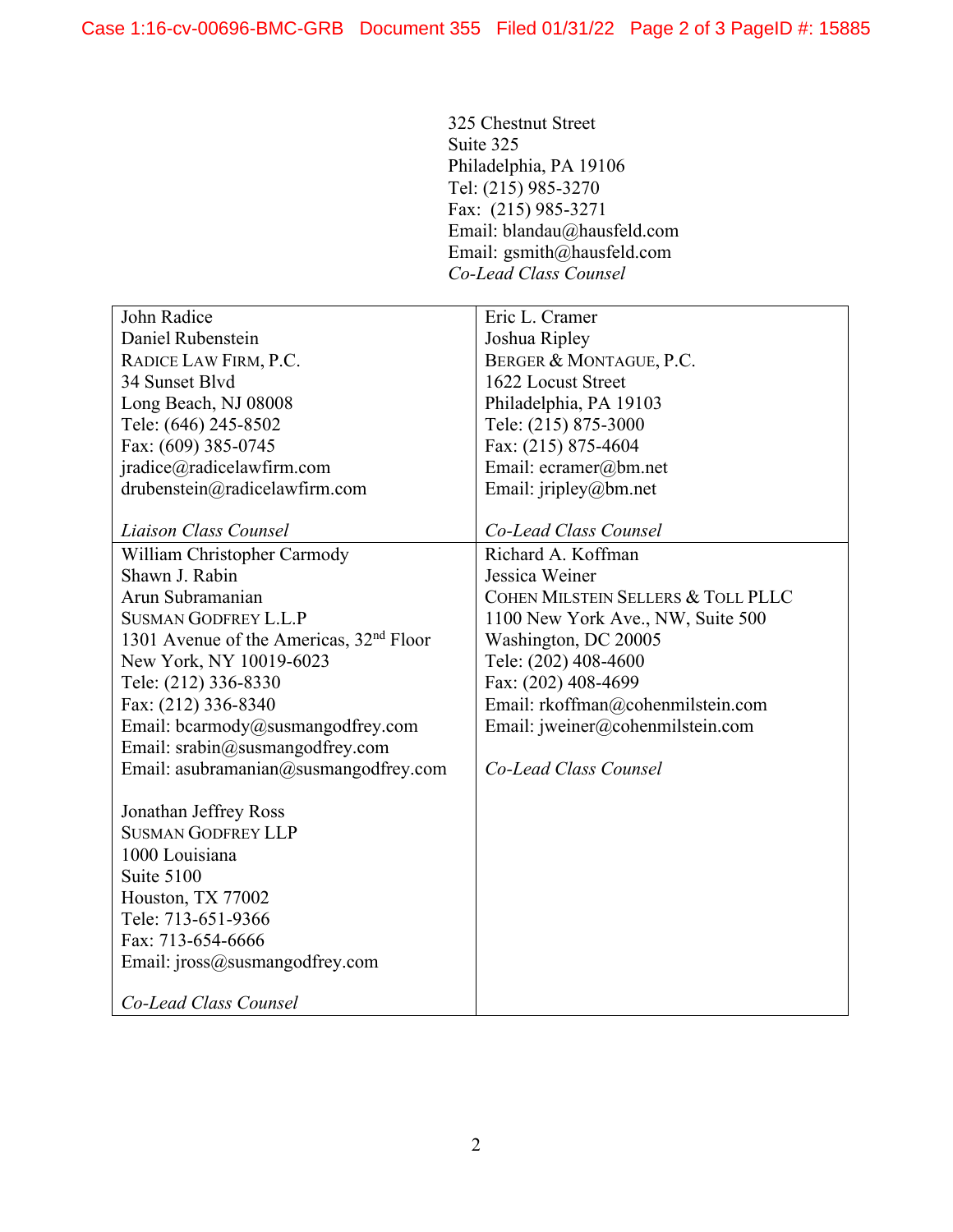#### **CERTIFICATE OF SERVICE**

I hereby certify that on January 31, 2022, I caused the foregoing Motion, the Memorandum of Law in Support, the Supplemental Declaration of Lori L. Castaneda, and a Proposed Order granting the foregoing Motion, to be electronically filed and also sent via U.S. mail and electronic mail to:

> Jay Smith Brockwell Smith LLC Two North Twentieth Building 2 20th Street North, Suite 1300 Birmingham, AL 35203 [jay@brockwellsmith.com](mailto:jay@brockwellsmith.com)

Notice of this filing will be sent by email to all parties by operation of the court's electronic filing systems. Parties may access the filing through the Court's CM/ECF System.

> */s/ Brent W. Landau Co-Lead Class Counsel*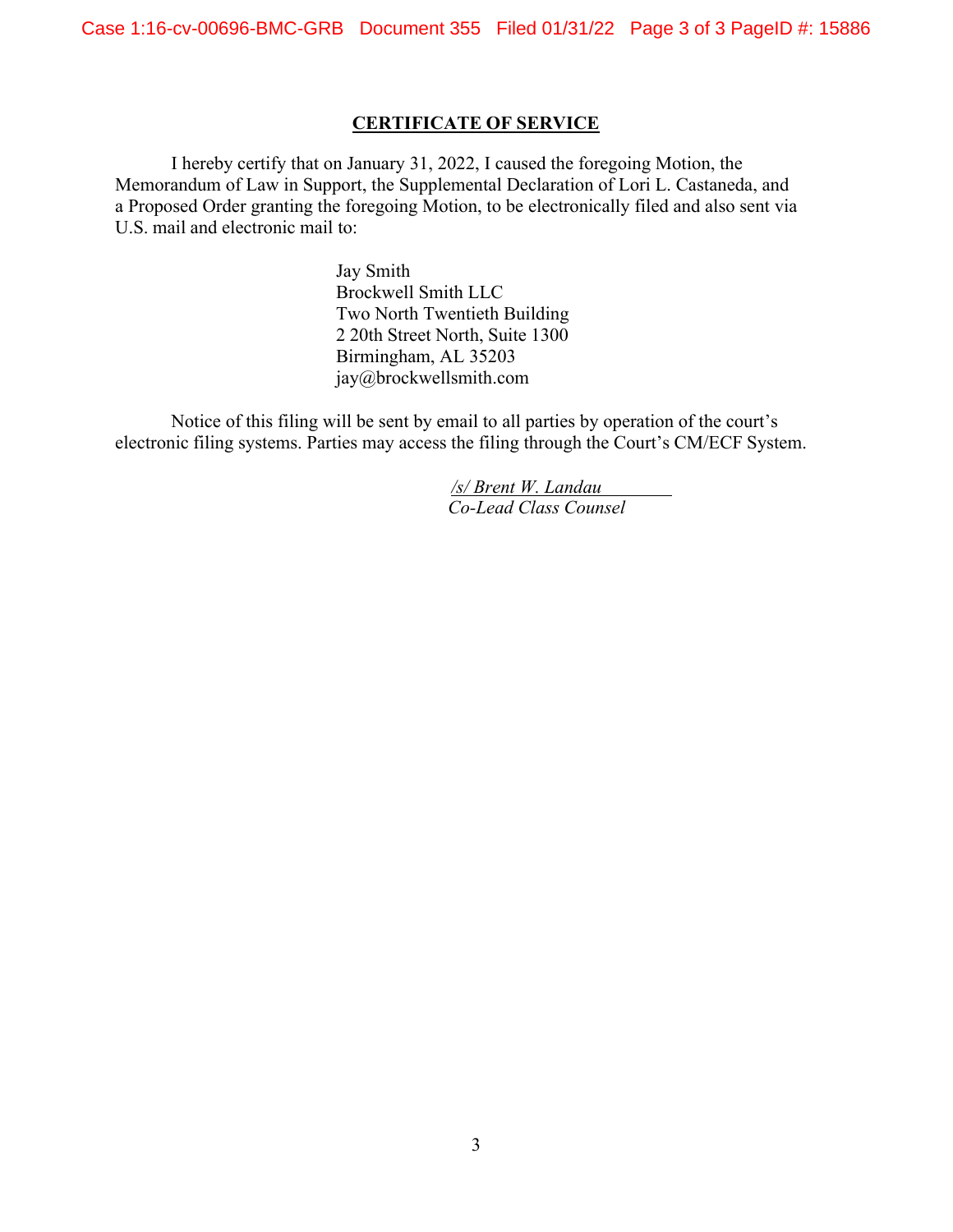IN RE: DENTAL SUPPLIES ANTITRUST LITIGATION

No. 1:16-CV-00696-BMC-GRB CONSOLIDATED

## **MEMORANDUM OF LAW IN SUPPORT OF PLAINTIFFS' MOTION FOR SUPPLEMENTAL DISTRIBUTION OF SETTLEMENT FUNDS**

Plaintiffs,<sup>1</sup> through Class Counsel,<sup>2</sup> move this Court for an Order (i) authorizing a supplemental distribution of the remaining settlement funds from the class settlement with Defendants<sup>3</sup> to settlement class members who cashed their initial payments; (ii) determining the payment due to a class member that disputed its designation as a Corporate Practice; and (iii) authorizing the payment of claims administration costs incurred, or to be incurred, by Kroll Settlement Administration, formerly known as Heffler Claims Group LLC.

In this action, Plaintiffs alleged that the Defendants artificially inflated the prices that dental practices paid for Dental Supplies and Equipment through a series of anticompetitive practices, including an agreement to fix margins, an agreement not to poach one another's sales representatives (thus preventing those sales representatives' clients from moving between Defendants, akin to a market allocation scheme), and agreements to boycott low-priced rivals.

<sup>&</sup>lt;sup>1</sup> Arnell Prato, D.D.S., P.L.L.C.,  $d/b/a/D$ own to Earth Dental; Evolution Dental Sciences, LLC; Howard M. May, DDS, P.C.; Casey Nelson, D.D.S.; Jim Peck, D.D.S.; Keith Schwartz, D.M.D., P.A.; and Bernard W. Kurek, D.M.D. and Larchmont Dental Associates, P.C.

<sup>&</sup>lt;sup>2</sup> Berger Montague PC, Cohen Milstein Sellers & Toll, PLLC, Hausfeld LLP, and Susman Godfrey LLP.

<sup>&</sup>lt;sup>3</sup> Henry Schein, Inc., Patterson Companies, Inc., and Benco Dental Supply Co.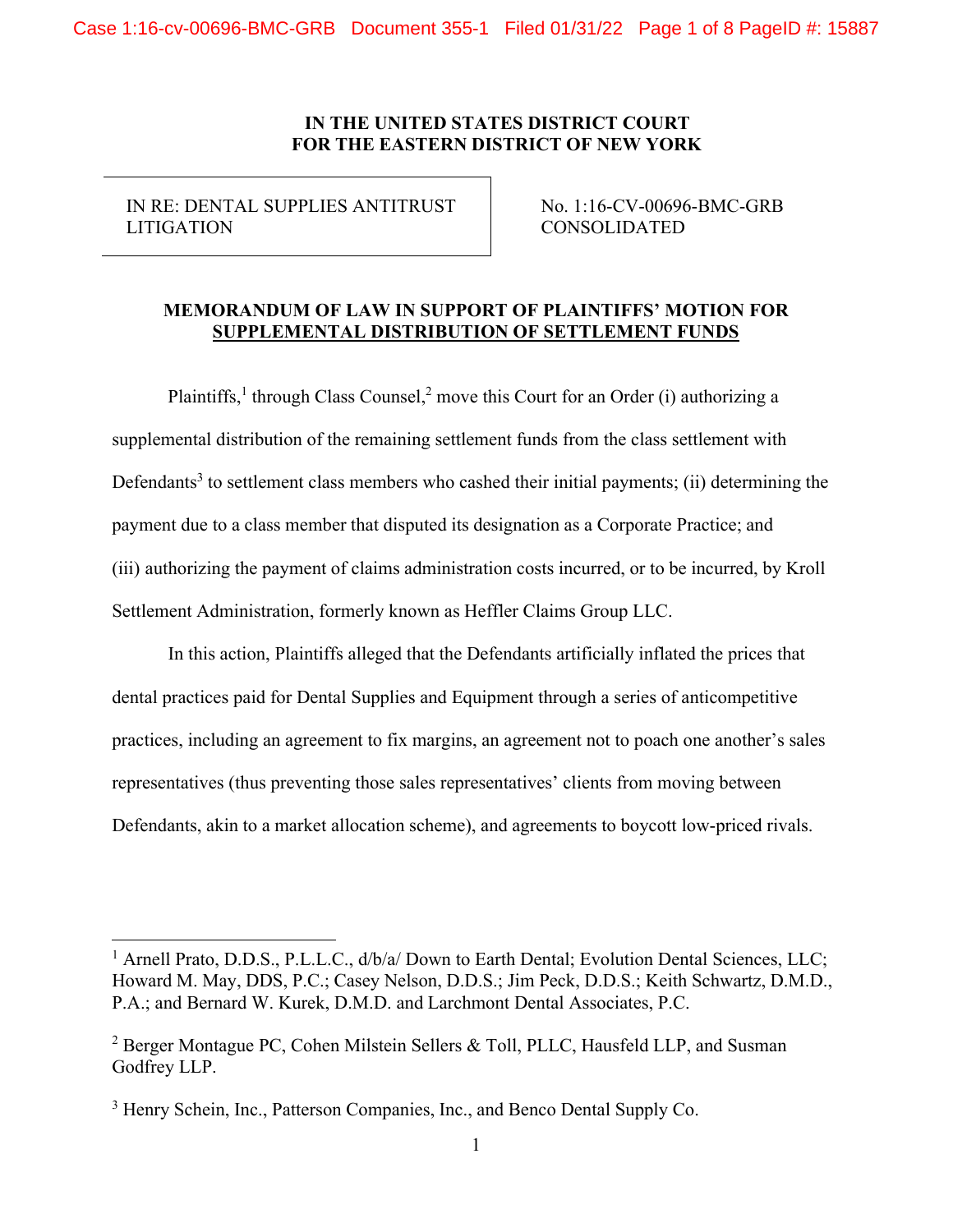*See generally* ECF No. 49. Plaintiffs' federal antitrust claims against Defendants were fully resolved in an \$80 million cash settlement, reached on September 28, 2018. ECF No. 310-1.

On June 25, 2019, this Court granted final approval of the Settlement. *See generally* ECF No. 341. This included finally approving the Plan of Allocation, *id.* ¶ 5, which the Court had previously preliminarily approved as "a straightforward and equitable method of allocat [ion]" that "fairly accounts for the relative strengths and weaknesses of the claims of different categories of Settlement Class Members," ECF No. 317 ¶ 17. An appeal of final approval (as to the award of attorneys' fees only) was resolved, on remand, by motion before this Court in October 2019. *See* ECF Nos. 342, 344-347.

#### **1. Supplemental Distribution of Remaining Settlement Funds**

On August 31, 2020, this Court granted Plaintiffs' motion for disbursement of settlement funds, approving a \$25 minimum payment and "[d]istribution of the NSF [net settlement fund] as proposed in the excel file provided to the Court." ECF No. 354. As described in the Supplemental Declaration of Lori L. Castaneda Regarding Claims Administration ("Castaneda Supp. Decl."), Kroll mailed checks to 49,910 class members on October 13, 2020. Castaneda Supp. Decl. ¶ 4. Since that time, 46,489 checks (over 93% of total checks) have been negotiated and 3,421 remain uncashed. *Id.* The average dollar amount of uncashed checks is approximately \$476. *Id.* Kroll has conducted outreach to claimants via email and phone calls, which led to the reissue of several hundred checks that have now been cashed. *Id.* ¶ 5. Kroll does not believe further outreach efforts will materially alter the remaining funds. *Id.*

There remains \$1,643,025.89 from the uncashed checks described above and from funds held in reserve. *Id.* ¶ 6. Kroll anticipates that it will cost approximately \$98,000 to complete the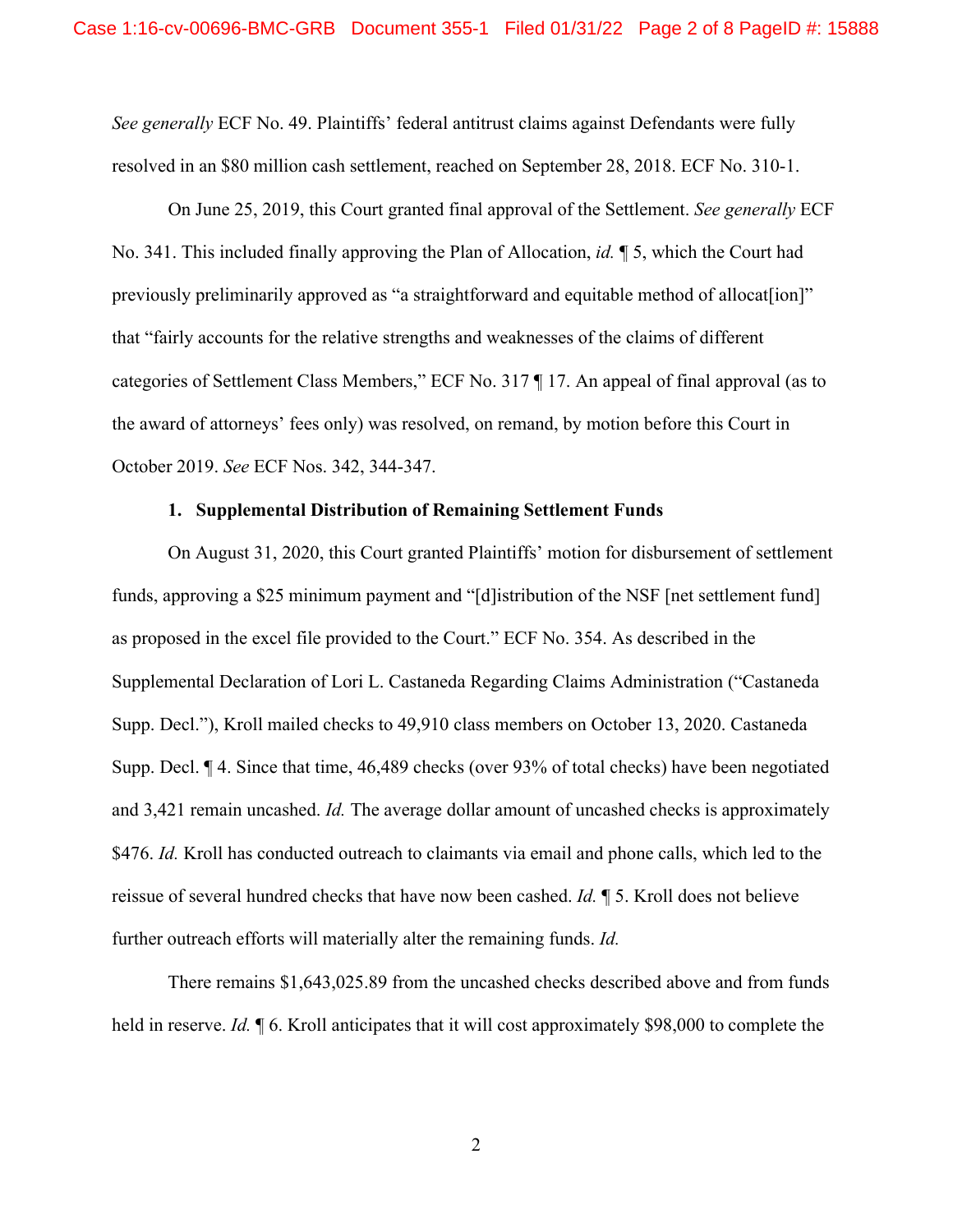supplemental distribution. *Id.* ¶ 7. To minimize administrative expense, Kroll proposes to have checks remain valid for 60 days. *Id.*

Based on the Plan of Allocation, Kroll has calculated payment amounts for those class members who cashed their initial payments, removing those claimants who did not cash their checks and those whose pro rata share would have already been fulfilled based on the minimum payment of \$25 for the first distribution. *Id.* ¶¶ 8-10. Kroll and Class Counsel recommend a minimum payment for the supplemental distribution of \$5. *Id.* ¶ 11[.4](#page-8-0)

#### **2. Payment Due to Familia Dental**

The Court-approved Plan of Allocation weighed class member purchases differently depending on whether an entity was considered a Corporate Practice versus a Private Practice. As described in the Plan of Allocation, "Corporate dental customers are multi-office practices with centralized functions, which include national dental support organizations ('DSOs')." ECF No. 310-5, ¶ 2 n.3. Therefore, the Private Practice designation was defined on the claim form as a "sole practitioner, small independent dental practice, dental clinic or a dental laboratory," and a Corporate Practice was defined as "a corporate dental practice, a dental support or service organization "DSO," or receives 'Corporate or Special Markets' pricing." Castaneda Supp. Decl.  $\P$  14.

After the first distribution was mailed, Kroll became aware that Familia Dental ("Familia"), which had submitted timely claims, disagreed with the designation used in determining its payment. Castaneda Supp. Decl. ¶ 12. According to its website,

 $4$  In the first distribution, claimants received a minimum payment of \$25 or the actual amount of their relevant purchases, whichever was lower. For those claimants who received a \$5 check in the first distribution, over 90% cashed their checks, suggested that class members are generally willing to cash \$5 checks. Castaneda Supp. Decl. ¶ 11.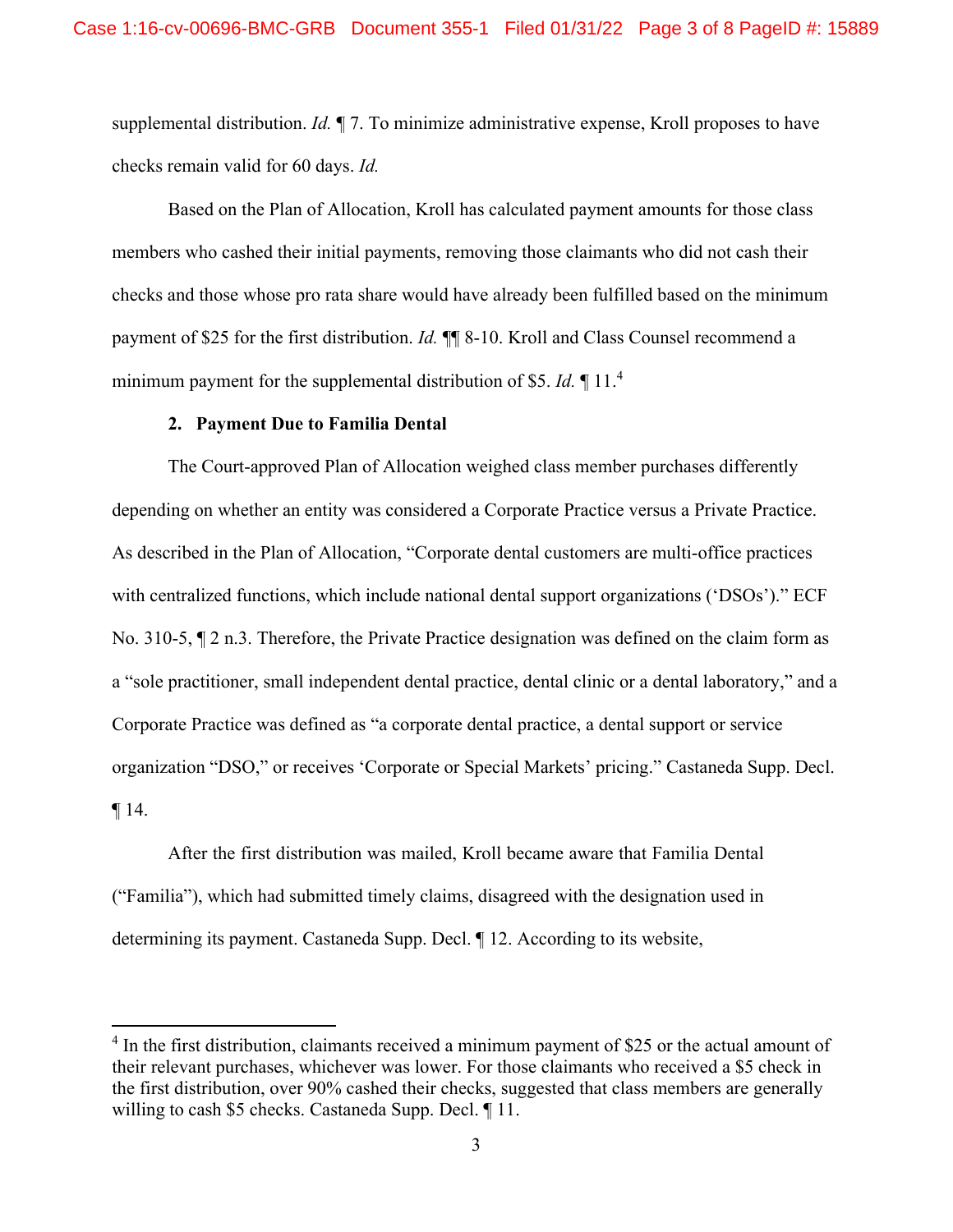[www.familiadental.com,](http://www.familiadental.com/) Familia "was established in 2008 and has grown rapidly because of our quality dentistry and our caring, compassionate approach to all people" and operates "42 locations for your convenience" in Illinois, Indiana, Iowa, New Mexico, Texas, and Wisconsin.

Kroll received 120 separate registrations and claim forms for Familia entities. *Id.* ¶ 13. The 120 records included multiple registrations and claim forms for each Familia location due to multiple listings of the same entity in Defendants' data; for example, Kroll received five separate claims for Familia's location at 3200 Andrews Highway, Midland, Texas: "Familia – Midland Mobile" and "Familia Dental – Midland" listed purchases from Patterson, and "Familia Dental Midland Mobile," "Familia Dental Midland Ortho," and "Familia Dental Midland" listed purchases from Schein. *Id.*

Familia's claim forms did not consistently describe its type of practice: 5 claim forms were marked Corporate, 100 were marked as Private, and one was blank. *Id.* ¶ 14. For the remaining 14 entity records, Kroll received only a registration and not a claim form. *Id.* Familia's claims were submitted by a third-party recovery agent, which provided a copy of its agreement with Familia Dental, LLC; that agreement states that it "is meant to cover Familia Dental LLC and all of it's [sic] subsidiaries, affiliated businesses and DBA's including but not limited to" 42 separate limited liability companies, one for each of Familia's separate locations. *Id.* ¶ 15. The agreement was signed by a single representative of Familia Dental, LLC. *Id.* Kroll was provided with a single tax identification number to use for all of the claims. *Id.*

When Kroll reviewed Familia's claims against the Defendants' data prior to the initial distribution, 116 of the entities were listed in the data as Corporate, 4 of the entities did not have a designation in the Defendants' data, and *none of the entities was listed as Private*. *Id.* ¶ 16. When Kroll finalized the claim, Defendants' designation as a Corporate account was therefore

4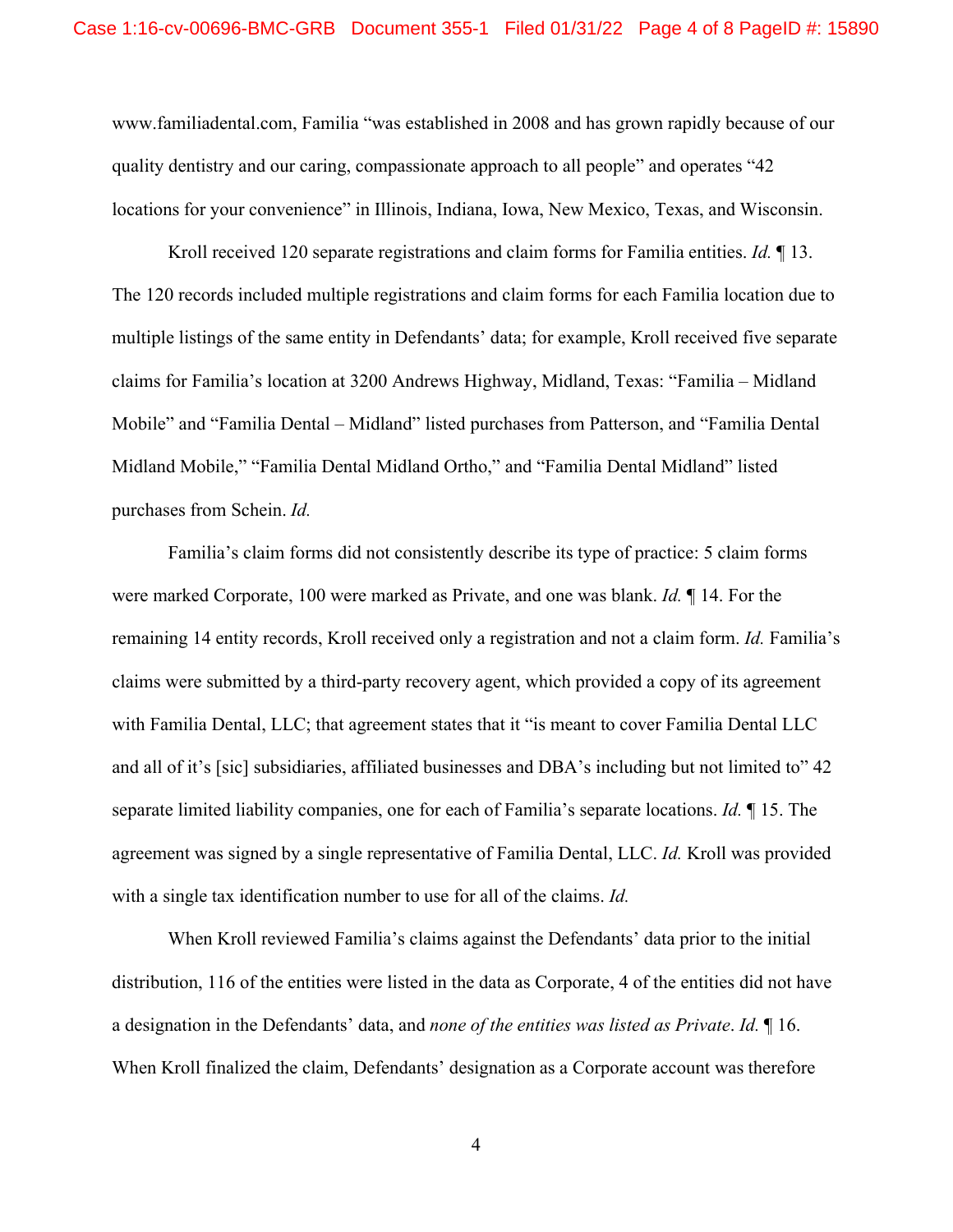used for all the Familia claims, except for 14 records that appeared to have been submitted through the registration process only and for which no claim form appeared to have been received. *Id[.5](#page-8-0)*

Familia did not cash any of its checks and has since requested that the claims be paid as they were marked, primarily as Private practices, even though Kroll determined that Familia does not appear to fall under the definition of a "sole practitioner, small independent dental practice, dental clinic or a dental laboratory" and contrary to Defendants' data listing it as a Corporate account and its apparent status as a "multi-office practice[] with centralized functions." *Id.* ¶ 17.

According to Kroll, while it did notify other claimants where the designation needed to be changed, it does appear that through an oversight, Familia was not notified of this change as it should have been prior to the first distribution. *Id.* ¶ 18. However, Kroll and Class Counsel have since discussed this issue with the third-party recovery agent that submitted Familia's claims and its counsel on a number of occasions. *Id.* Kroll and Class Counsel invited Familia to submit additional documentation, including regarding its corporate structure and use of centralized functions, or to make Familia employees available to speak with Kroll and Class Counsel about these issues, but Familia did not do so. *Id.* Kroll therefore recommends, based on all of the information received and for the reasons discussed above, that all Familia claims be treated as Corporate. *Id.*

<sup>&</sup>lt;sup>5</sup>These "registered only" records did not get included in the programmatic roll-up nor included with the master grouped Corporate claim as they were not required to provide a tax identification number in the registration process and this is what Kroll used to combine claims. Castaneda Supp. Decl. ¶ 16. These 14 registered Familia records were paid as single practitioners and a Private claim. *Id.*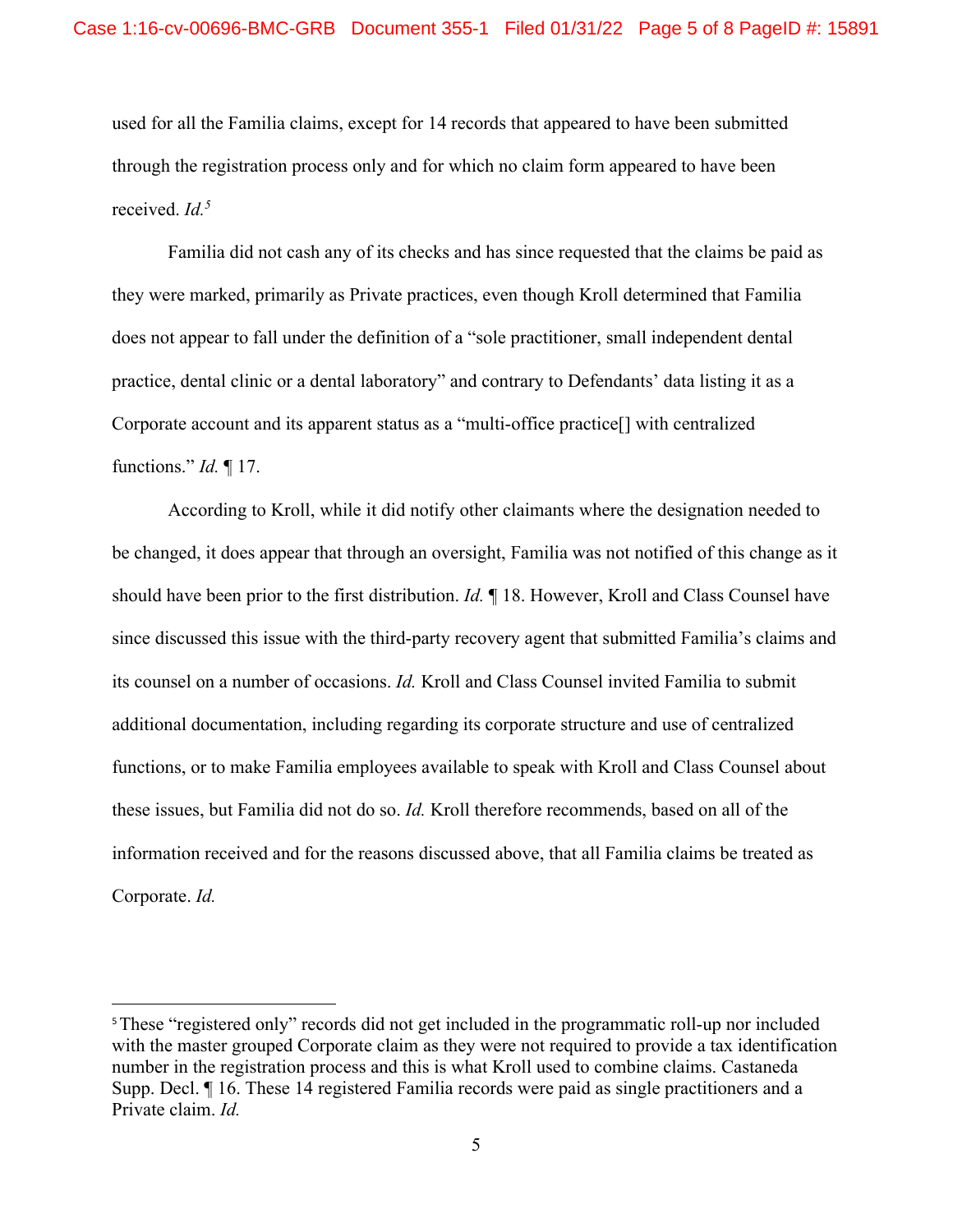While Kroll believes the Corporate designation is the appropriate designation, it has prepared two calculations for the potential second distribution so that if the Court determines that Familia should be treated as multiple Private practices, Kroll can and will do so. *Id.* ¶ 19. These calculations are set out in the Excel file that is posted on the settlement website [\(www.dentalsuppliesantitrustclassaction.com\)](http://www.dentalsuppliesantitrustclassaction.com/);[6](#page-8-0) Scenario One represents the payments to eligible Class Members if each Familia location is treated as a Private customer, while Scenario Two represents the payments to eligible Class Members if Familia is treated as a Corporate customer. *Id.* If Familia is treated as Corporate, it would receive \$2,457.00 as its share of the first distribution, while if each Familia location is treated as Private, it would receive \$78,215.00 as its share of the first distribution and would have received the second-largest payment of any Class Member in this entire litigation. *Id.*[7](#page-8-0)

Class Counsel are serving a copy of this motion on counsel for the third-party recovery agent that submitted Familia's claim, so that it has notice and an opportunity to respond. Class Counsel request that the Court then determine whether Familia should be treated as Private, as it requests, or as Corporate, as Kroll has determined. Upon the Court's ruling, Kroll can then carry out a distribution under either Scenario One or Scenario Two, as directed.

Depending on how the Court resolves the Familia issue, the average additional award for the Equipment Only group will be about \$18.90, with the highest additional award being

<sup>&</sup>lt;sup>6</sup>The file is accessible here:

[http://www.dentalsuppliesantitrustclassaction.com/home/261/DocumentHandler?docPath=/Docum](http://www.dentalsuppliesantitrustclassaction.com/home/261/DocumentHandler?docPath=/Documents/Dental_Supplies_2nd_Distribution.xlsx) ents/Dental Supplies 2nd Distribution.xlsx. Because there are nearly 50,000 class members, a .pdf submission of the proposed distribution would span approximately 750 pages. As a result, and for the convenience of the Court, Plaintiffs have made available an excel file that is searchable and sortable (although not editable, to maintain accuracy of the proposed distribution), rather than a massive and unsortable .pdf file.

<span id="page-8-0"></span><sup>7</sup>Familia would also receive a supplemental distribution, either \$79.07 if it is treated as Corporate or \$2,382.01 if it is treated as Private. Castaneda Supp. Decl. ¶ 19.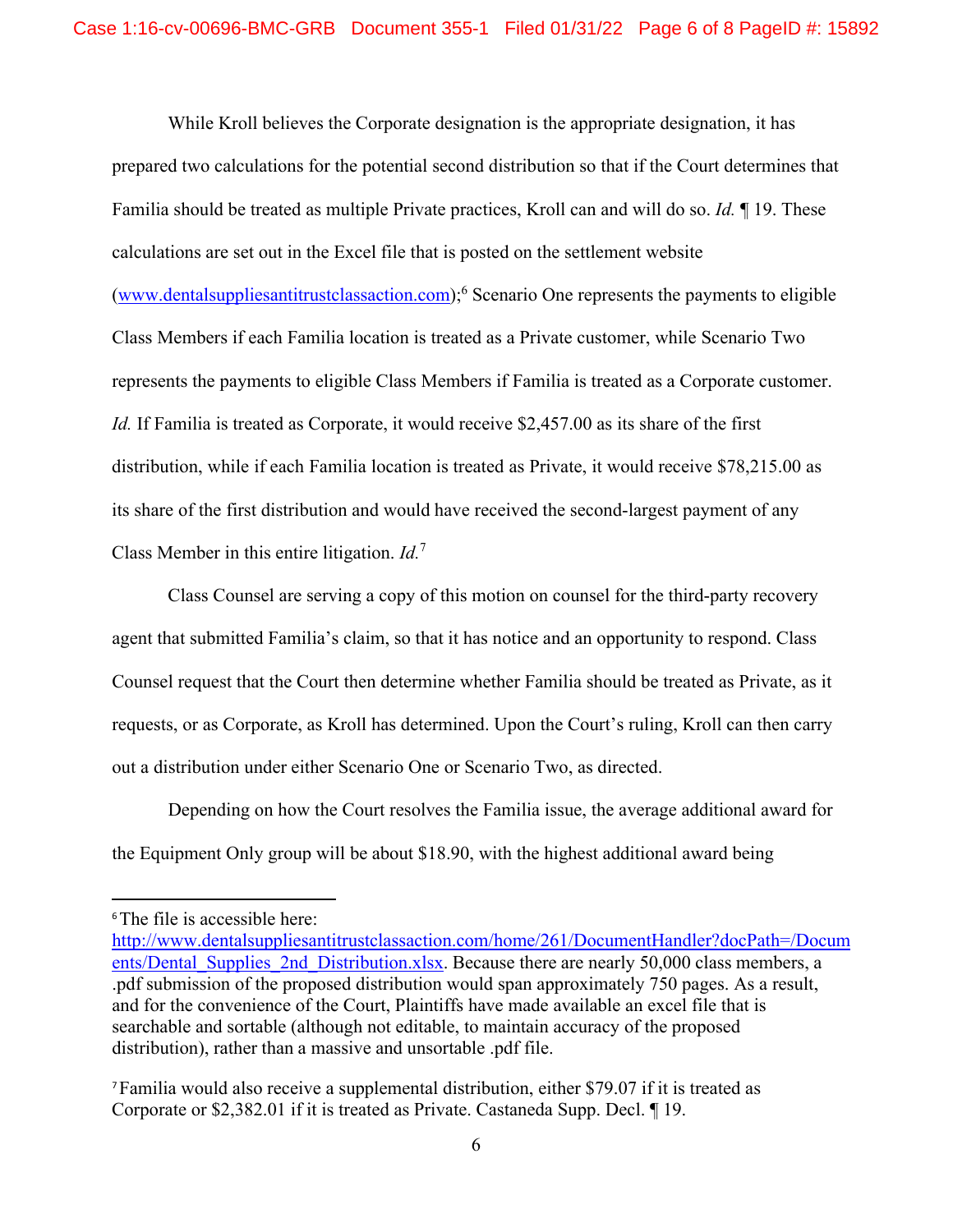approximately \$351. *Id.* ¶ 22. For those who had Supply purchases, the average additional award will be between \$40 and \$42.45, with the largest additional award being between \$2,586 and \$2,732 (not including any award to Familia). *Id.*

### **3. Payment of Claims Administration Costs**

The Court previously authorized payment of \$700,000 to Kroll for its work through the first distribution of settlement funds. As noted above, the cost of the supplemental distribution would be \$98,000. Kroll also recommends a reserve of \$17,500 for any residual tax filings or payments. Castaneda Supp. Decl. ¶ 21.

## **CONCLUSION**

Plaintiffs respectfully request that the Court authorize the distribution of the remaining Settlement Fund in the manner set forth herein and that the Court direct Kroll to proceed with either Scenario One or Scenario Two, as it determines to be appropriate.

Dated: January 31, 2022 Respectfully submitted,

*/s/ Brent W. Landau*

Brent W. Landau Gary I. Smith, Jr. HAUSFELD LLP 325 Chestnut Street Suite 325 Philadelphia, PA 19106 Tel: (215) 985-3270 Fax: (215) 985-3271 [Email:blandau@hausfeld.com](mailto:blandau@hausfeld.com) Email: [gsmith@hausfeld.com](mailto:gsmith@hausfeld.com) *Co-Lead Class Counsel*

| John Radice           | Eric L. Cramer          |
|-----------------------|-------------------------|
| Daniel Rubenstein     | Joshua Ripley           |
| RADICE LAW FIRM, P.C. | BERGER & MONTAGUE, P.C. |
| 34 Sunset Blvd        | 1622 Locust Street      |
| Long Beach, NJ 08008  | Philadelphia, PA 19103  |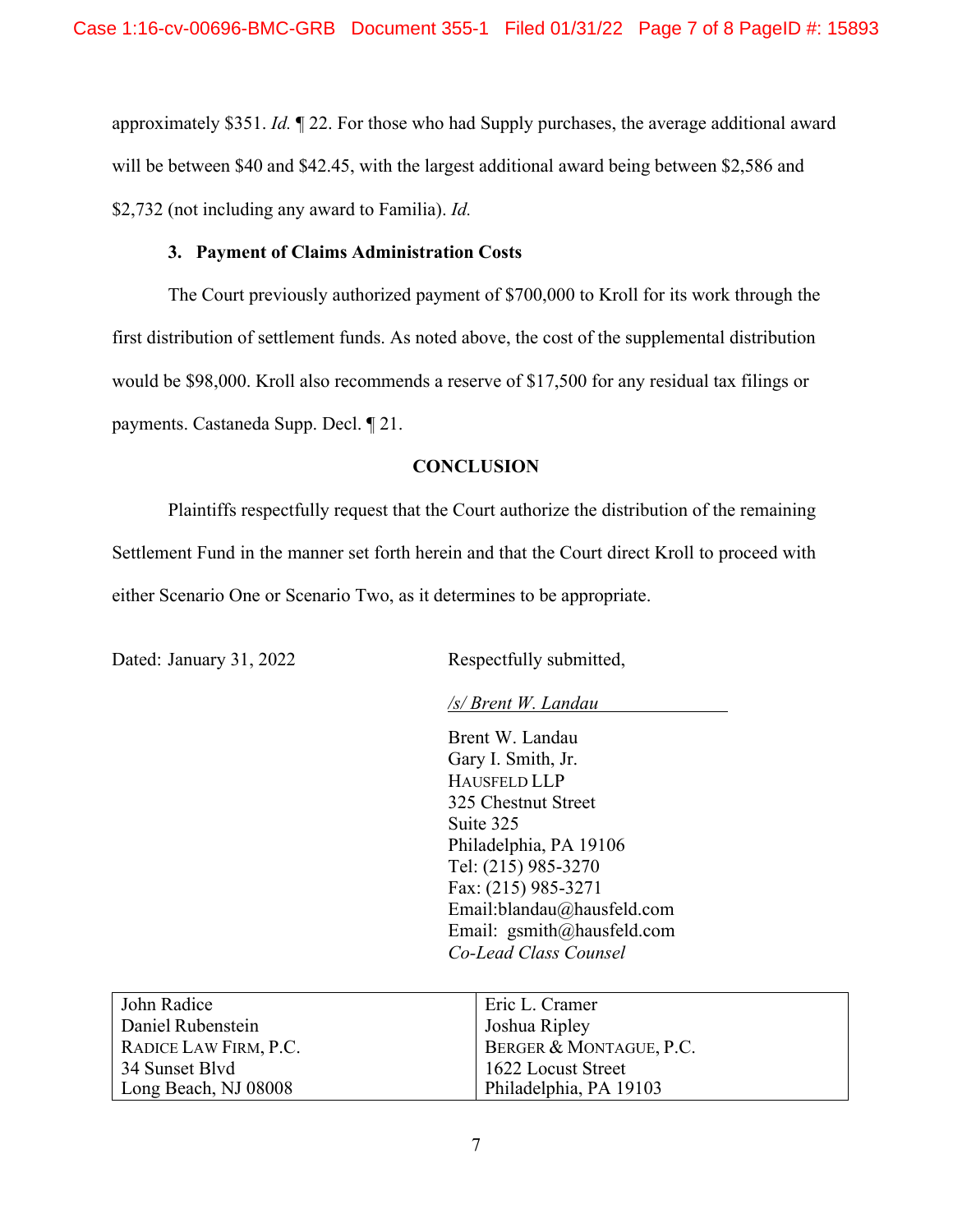| Tele: (646) 245-8502                                | Tele: (215) 875-3000               |
|-----------------------------------------------------|------------------------------------|
| Fax: (609) 385-0745                                 | Fax: (215) 875-4604                |
| jradice@radicelawfirm.com                           | Email: ecramer@bm.net              |
| drubenstein@radicelawfirm.com                       | Email: jripley@bm.net              |
|                                                     |                                    |
| Liaison Class Counsel                               | Co-Lead Class Counsel              |
| William Christopher Carmody                         | Richard A. Koffman                 |
| Shawn J. Rabin                                      | Jessica Weiner                     |
| Arun Subramanian                                    | COHEN MILSTEIN SELLERS & TOLL PLLC |
| <b>SUSMAN GODFREY L.L.P</b>                         | 1100 New York Ave., NW, Suite 500  |
| 1301 Avenue of the Americas, 32 <sup>nd</sup> Floor | Washington, DC 20005               |
| New York, NY 10019-6023                             | Tele: (202) 408-4600               |
| Tele: (212) 336-8330                                | Fax: (202) 408-4699                |
| Fax: (212) 336-8340                                 | Email: rkoffman@cohenmilstein.com  |
| Email: bcarmody@susmangodfrey.com                   | Email: jweiner@cohenmilstein.com   |
| Email: srabin@susmangodfrey.com                     |                                    |
| Email: asubramanian@susmangodfrey.com               | Co-Lead Class Counsel              |
|                                                     |                                    |
| Jonathan Jeffrey Ross                               |                                    |
| <b>SUSMAN GODFREY LLP</b>                           |                                    |
| 1000 Louisiana                                      |                                    |
| Suite 5100                                          |                                    |
| Houston, TX 77002                                   |                                    |
| Tele: 713-651-9366                                  |                                    |
| Fax: 713-654-6666                                   |                                    |
| Email: jross@susmangodfrey.com                      |                                    |
|                                                     |                                    |
| Co-Lead Class Counsel                               |                                    |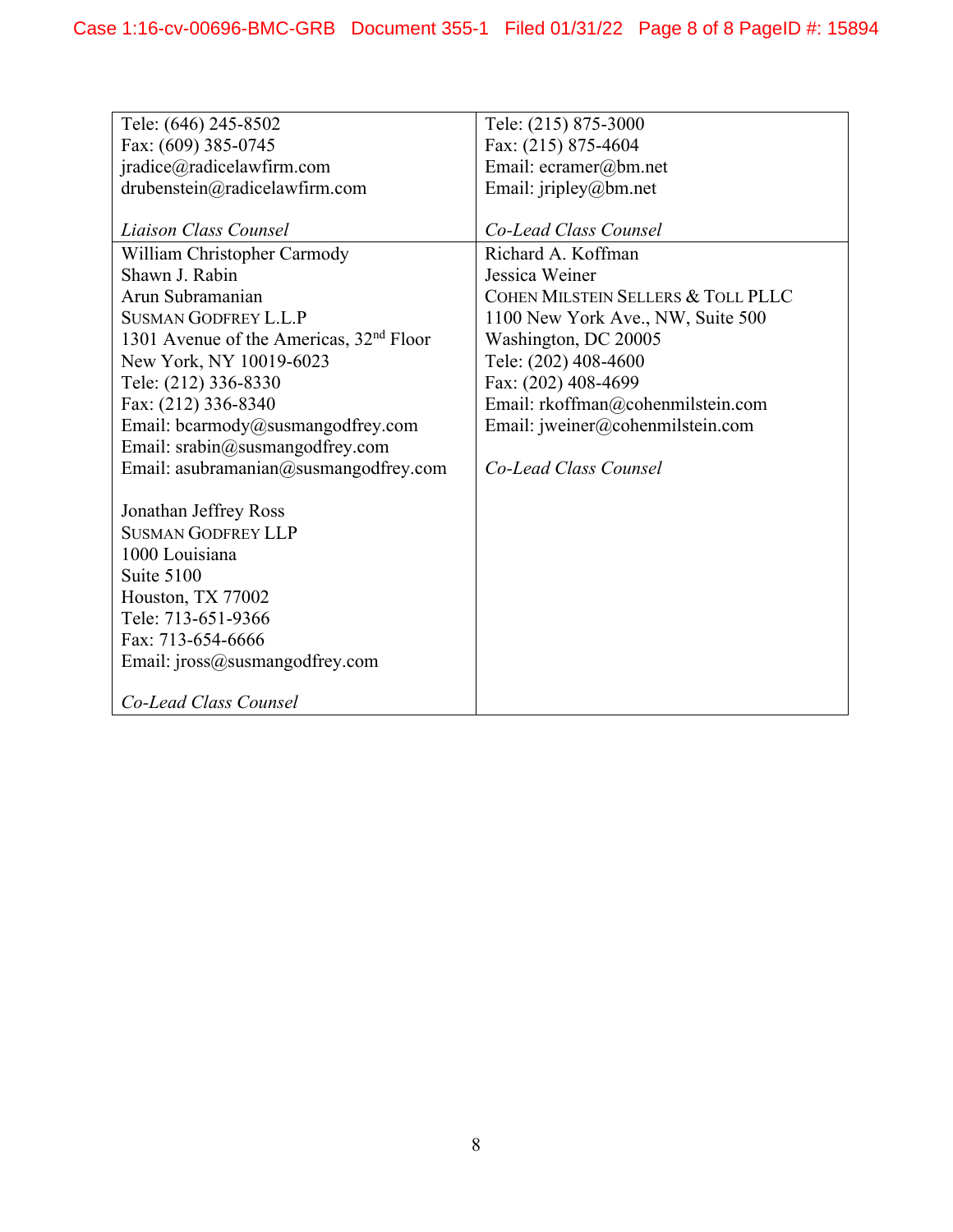# IN RE: DENTAL SUPPLIES ANTITRUST LITIGATION

No. 1:16-CV-00696-BMC-GRB CONSOLIDATED

# **SUPPLEMENTAL DECLARATION OF LORI L. CASTANEDA REGARDING CLAIMS ADMINISTRATION**

1. I am a Senior Director for Kroll Settlement Administration ("Kroll"), formerly known as Heffler Claims Group LLC. The following statements are based on my personal knowledge and information provided by other experienced Kroll employees working under my supervision. If called on to do so, I could and would testify competently thereto.

2. Kroll has served in this matter as the Claims Administrator assisting with various tasks, including administering the Notice Program; receiving and processing claims and requests for exclusion; responding to Class Member inquiries; establishing and maintaining the Settlement Website; and distributing Settlement Funds. This Declaration discusses the funds remaining in the Settlement Fund, mainly uncashed checks, and recommendations as to a second distribution to Class Members of those funds.

3. As previously reported to this court in my Declaration Regarding Claims Administration [ECF No. 353-2], after all efforts in the claims review and audit process were complete the total number of Claims and Registrations eligible for payment was 49,910. Of these, 3,450 were paid as purchasers of Equipment only based on their total Equipment purchased, and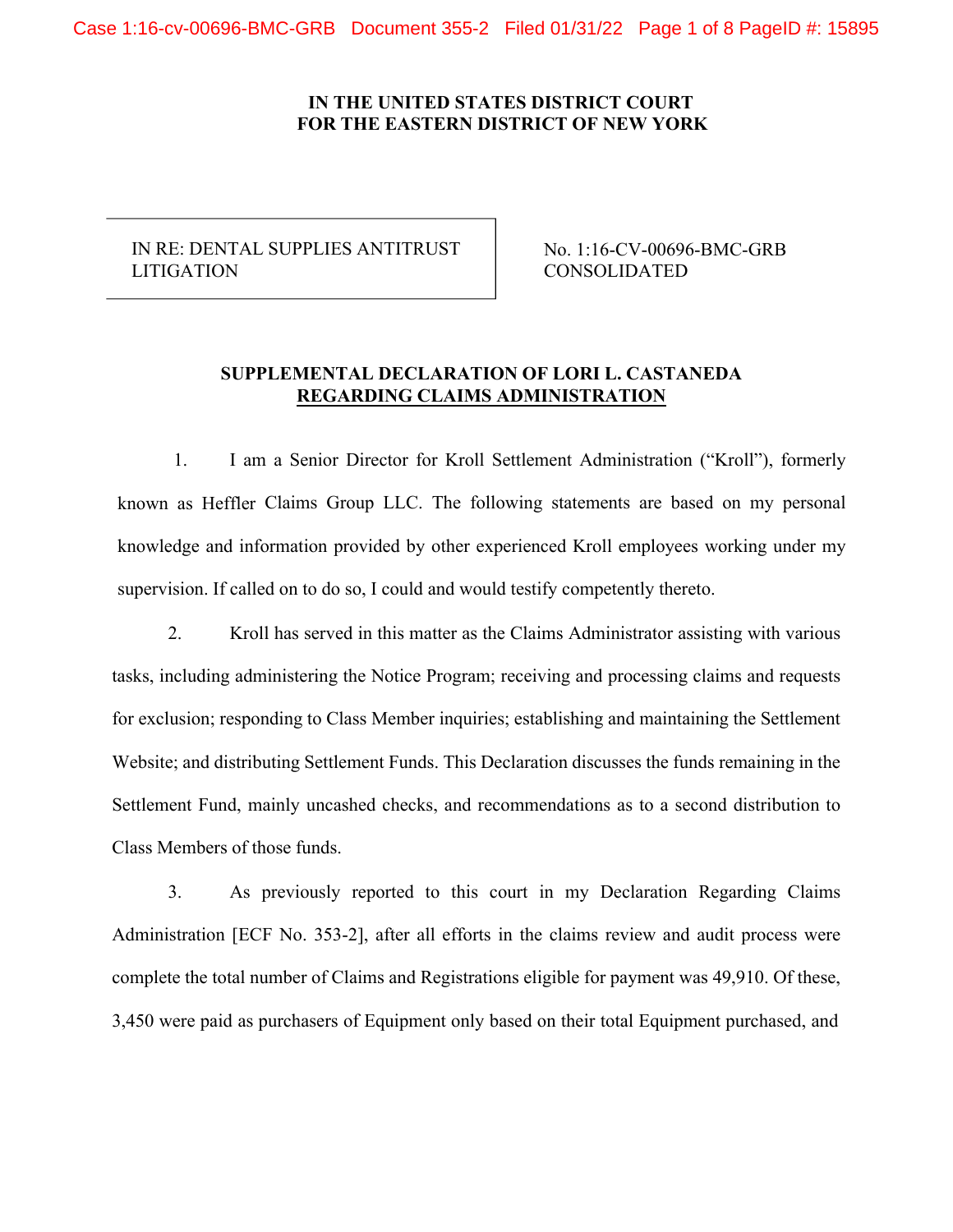46,460 were paid as purchasers of both Supplies and Equipment based on their total Supplies purchased as detailed further in the Plan of Allocation.

#### **SETTLEMENT DISTRIBUTION**

4. Upon the Court's approval, Kroll caused the initial distribution of Settlement funds to be sent to Class Members or their agents, based on the Plan of Allocation weighting and the pro rata shares. Checks were mailed October 13, 2020. All 49,910 eligible Class Members were sent Settlement funds in the amounts reported to the Court. Since that time, 46,489 checks (over 93% of total checks) have been negotiated and 3,421 remain uncashed. The average dollar amount of uncashed checks is approximately \$476.

5. Kroll has conducted outreach to Class Members via email and phone calls, advising them that their check remained uncashed and recommending that they request a reissue of their check if it was stale, or to cash their check if it was still valid. After said outreach, Kroll reissued several hundred checks which have now been cashed. Kroll does not believe further outreach efforts will materially alter the remaining funds and recommends consideration of a second distribution.

#### **REMAINING SETTLEMENT FUNDS**

6. Based on the Settlement Fund statements Kroll has received, there remains \$1,643,025.89 from the uncashed checks and from funds held in reserve. For the reasons set out below, Kroll believes that a second distribution is viable and fiscally reasonable for the Class.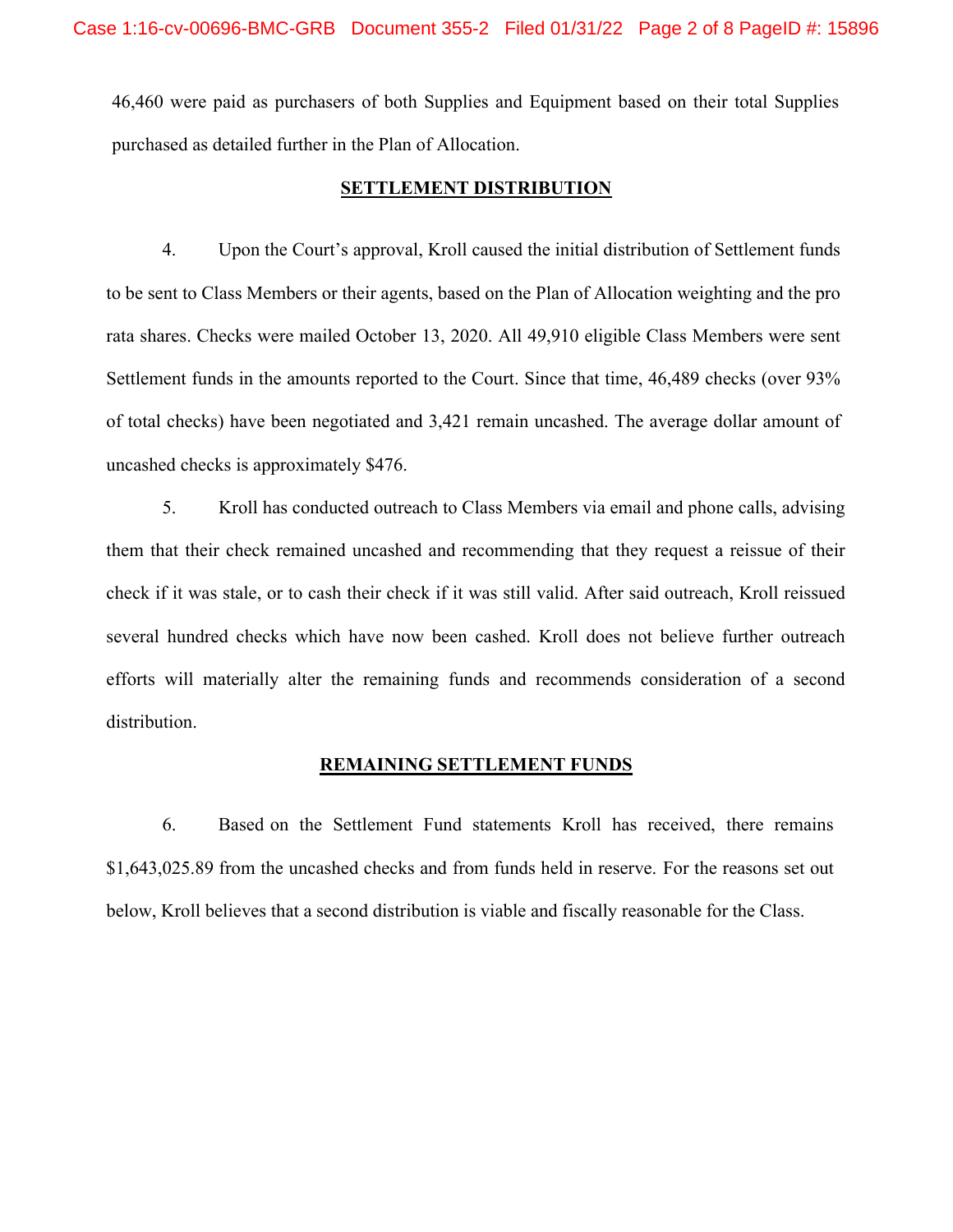7. Kroll estimates that it will cost approximately \$98,000 to complete the supplemental distribution, including preparation of the calculations described in this Declaration, printing and mailing checks to Class Members, and handling any requests for reissues, questions about checks, or questions on the Settlement Plan of Allocation, along with tax reporting for 2021 and 2022. To minimize administrative expense, should the Court approve a second distribution, Kroll proposes to have checks valid for 60 days. This will also help keep Class Member communications to a minimum.

8. In anticipation of the Court's consideration of a second distribution of the remaining funds, Kroll has prepared the calculated award values for Class Members. Kroll considered the funds remaining for each group (Equipment Only Purchasers and Equipment & Supply Purchasers) and assigned those funds back to each respective group. Next, Kroll removed all Class Members who did not cash their initial check ("Non-Cashers"). These entities and individuals may be out of business due to the pandemic or have moved and not let the Post Office, Claims Administrator, or Class Counsel know of their new address. As noted above, Kroll does not believe further outreach efforts to the remaining Non-Cashers will materially alter the remaining funds. Once the Non-Cashers were removed from the list of potential second distribution recipients, Kroll applied the Plan of Allocation to determine a pro rata amount that the Class Members who cashed their checks would have received had the Non-Cashers been excluded from the first distribution.

9. Kroll then reviewed the results to see if the resulting pro rata share would have already been fulfilled based upon the minimum payment of \$25 for the first distribution. All Class Members who would have had their pro rata share fulfilled in the first distribution were then removed from the list of payable claims for a second distribution, as they would not have received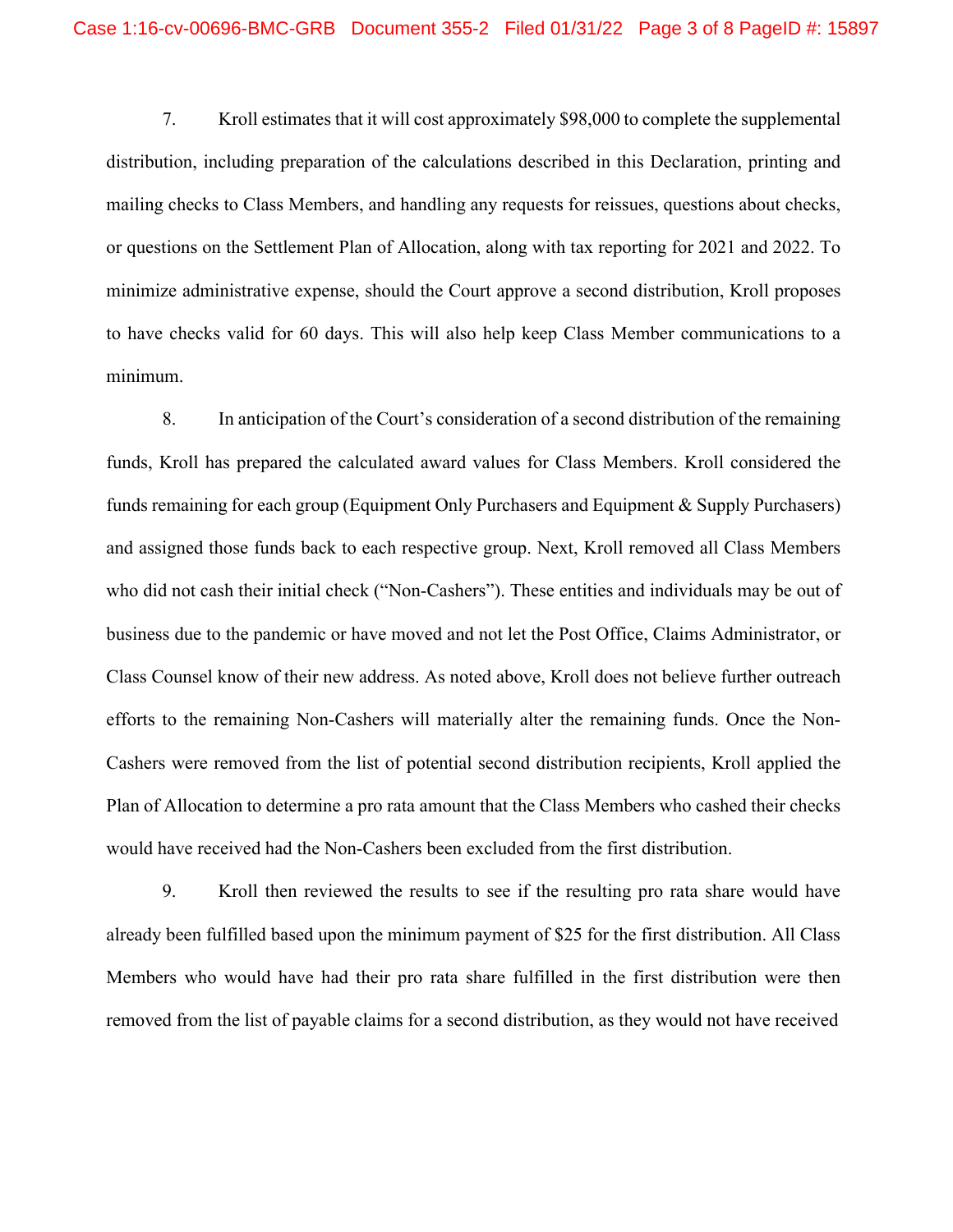a larger distribution had the Non-Cashers been excluded from the first distribution. This leaves only those Class Members who cashed their checks and did not get paid their full pro rata amount in the first distribution.

10. Kroll then calculated the additional amount each of the remaining Class Members would have received had the Non-Cashers been excluded from the first distribution, based on the funds left for each group and pursuant to the Plan of Allocation. This resulted in many Class Members' additional payments being under \$5.

11. In consultation with Class Counsel, Kroll is recommending that, like the \$25 minimum payment in the first distribution, it use a \$5 minimum payment in the second distribution. Kroll and Class Counsel arrived at this recommendation in looking at the cash rate of checks from the first distribution that were \$5. This cash rate was very high (more than 90%), suggesting that Class Members are generally willing to cash \$5 checks; the \$5 minimum maintains a very close proximity for these remaining Class Members to receive their actual pro rata share, especially for the higher valued purchasers; and it allows a consistent minimum to be used between the Equipment Only group and the Equipment & Supplies group, as there are not enough funds to do a \$25 minimum in the Equipment Only group.

#### **FAMILIA DENTAL CLAIMS**

12. After the Court-approved first distribution was mailed, Kroll became aware that Familia Dental ("Familia"), which had submitted timely claims, disagreed with the designation used in determining its payment. The Plan of Allocation differentiated the weighting of purchases where an entity was considered a Corporate Practice versus a Private Practice.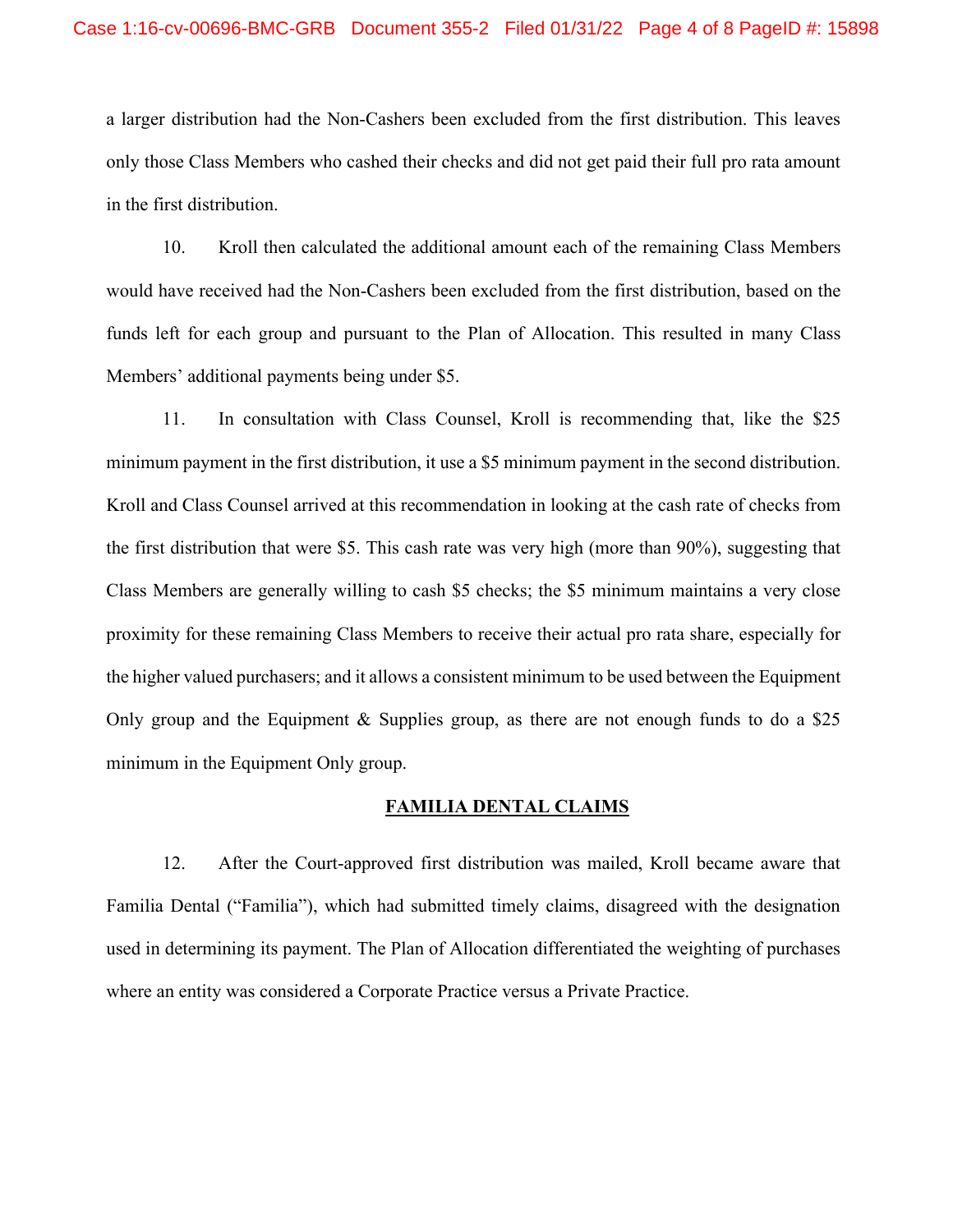13. According to its website, [www.familiadental.com,](http://www.familiadental.com/) Familia "was established in 2008 and has grown rapidly because of our quality dentistry and our caring, compassionate approach to all people" and operates "42 locations for your convenience" in Illinois, Indiana, Iowa, New Mexico, Texas, and Wisconsin. Kroll received 120 separate registrations and claim forms for La Familia entities. The 120 records included multiple registrations and claim forms for each Familia Dental location due to multiple listings of the same entity in Defendants' data; for example, Kroll received five separate claims for Familia's location at 3200 Andrews Highway, Midland, Texas: "Familia – Midland Mobile" and "Familia Dental – Midland" listed purchases from Patterson, and "Familia Dental Midland Mobile," "Familia Dental Midland Ortho," and "Familia Dental Midland" listed purchases from Schein.

14. Each claim form requested information as to the type of practice, Private or Corporate. The Private Practice designation was defined on the claim form as a "sole practitioner, small independent dental practice, dental clinic or a dental laboratory." A Corporate Practice was defined as "a corporate dental practice, a dental support or service organization "DSO," or receives 'Corporate or Special Markets' pricing." As described in the Plan of Allocation approved by the Court, "Corporate dental customers are multi-office practices with centralized functions, which include national dental support organizations ('DSOs')." Familia's claim forms did not consistently describe the type of practice: 5 claim forms were marked Corporate, 100 were marked as Private, and one was blank. For the remaining 14 entity records, Kroll received only a registration and not a claim form.

15. Familia's claims were submitted by a third-party recovery agent, which provided a copy of its agreement with Familia Dental, LLC. That agreement states that it "is meant to cover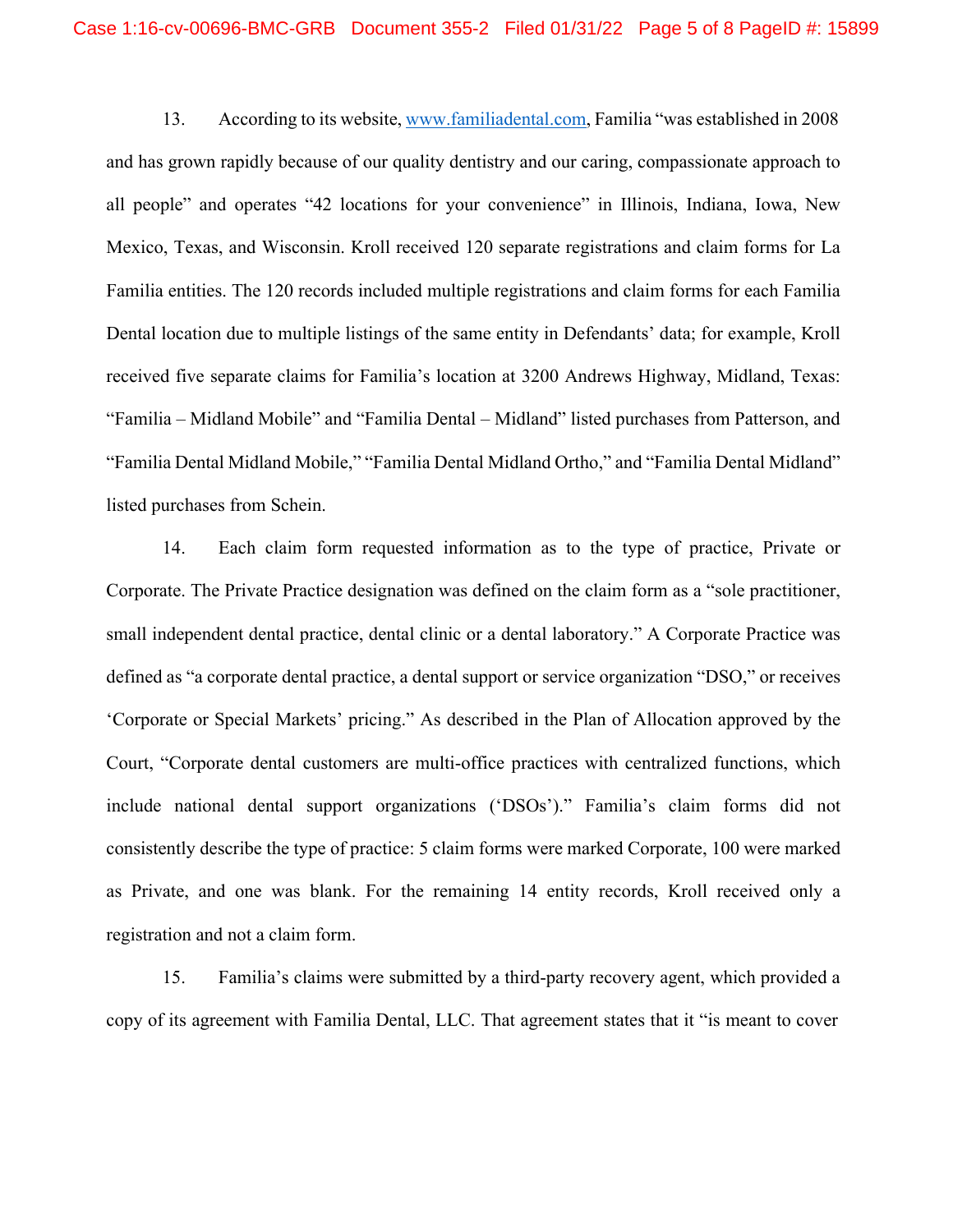Familia Dental LLC and all of it's [sic] subsidiaries, affiliated businesses and DBA's including but not limited to" 42 separate limited liability companies, one for each of Familia's separate locations. The agreement was signed by a single representative of Familia Dental, LLC. Kroll was provided with a single tax identification number to use for all of the claims.

16. When Familia's claims were reviewed against the Defendants' data prior to the initial distribution, 116 of the entities were listed in the data as Corporate, 4 of the entities did not have a designation in the Defendants' data, and *none of the entities was listed as Private*. When Kroll finalized the claim, Defendants' designation as a Corporate account was therefore used for all the Familia claims, except for 14 records that appeared to have been submitted through the registration process only and for which no claim form appeared to have been received. These "registered only" records did not get included in the programmatic roll-up nor included with the master grouped Corporate claim, as they were not required to provide a tax identification number in the registration process, and this is what Kroll used to combine claims. These 14 registered Familia records were paid as single practitioners and a Private claim.

17. Familia did not cash any of its checks and has since requested that the claims be paid as they were marked, primarily as Private practices, even though Familia does not appear to fall under the definition of a "sole practitioner, small independent dental practice, dental clinic or a dental laboratory" and contrary to Defendants' data listing it as a Corporate account and its apparent status as a "multi-office practices with centralized functions." Familia states that it should have been notified of the entity type determination prior to payment and disputes the characterization as a Corporate practice.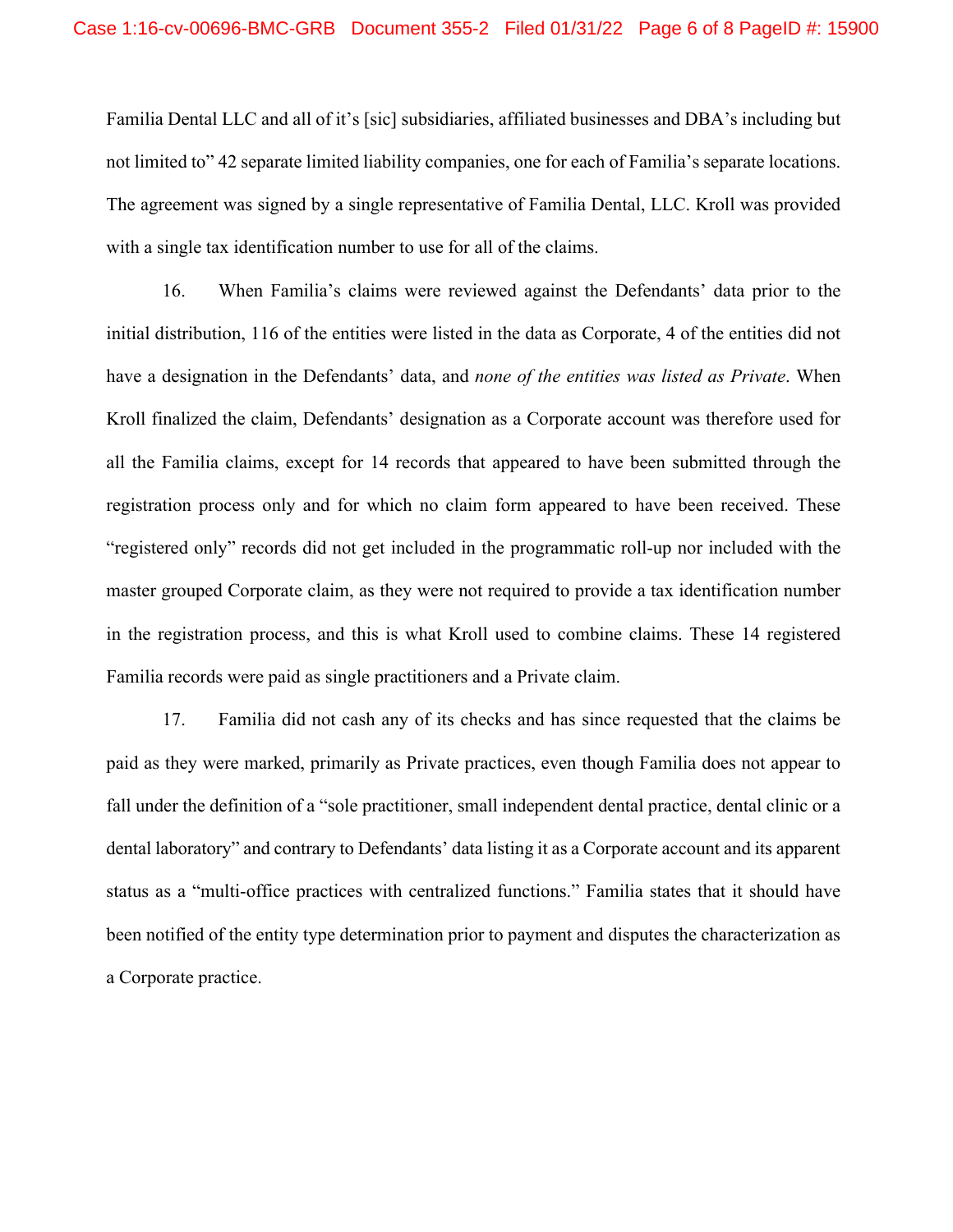18. Kroll checked its records, and while it did notify other claimants where the designation needed to be changed, it does appear that through an oversight, Familia was not notified of this change as it should have been prior to the first distribution. However, Kroll and Class Counsel have since discussed this issue with the third-party recovery agent that submitted Familia's claims and its counsel on a number of occasions. Kroll and Class Counsel invited Familia to submit additional documentation, including regarding its corporate structure and use of centralized functions, or to make Familia employees available to speak with Kroll and Class Counsel about these issues, but Familia did not do so. Kroll therefore recommends, based on all of the information received and for the reasons discussed above, that all Familia claims be treated as Corporate.

19. While Kroll believes the Corporate designation is the appropriate designation, it has prepared two calculations for the potential second distribution so that if the Court determines that Familia should be treated as multiple Private practices, Kroll can and will do so. These calculations are set out in the Excel file that has been posted on the settlement website; Scenario One represents the additional payments to eligible Class Members if each Familia location is treated as a Private customer, while Scenario Two represents the payments to eligible Class Members if Familia is treated as a Corporate customer. If Familia is treated as Corporate, it would receive \$2,457.00 as its share of the first distribution, while if each Familia location is treated as Private, it would receive \$78,215.00 as its share of the first distribution and would have received the second-largest payment of any Class Member in this entire litigation. Additionally, Kroll will use the designation the Court determines appropriate for the supplemental distribution to Familia, which will be either \$79.07 if it is determined a Corporate customer or \$2,382.01 if it is determined to be Private.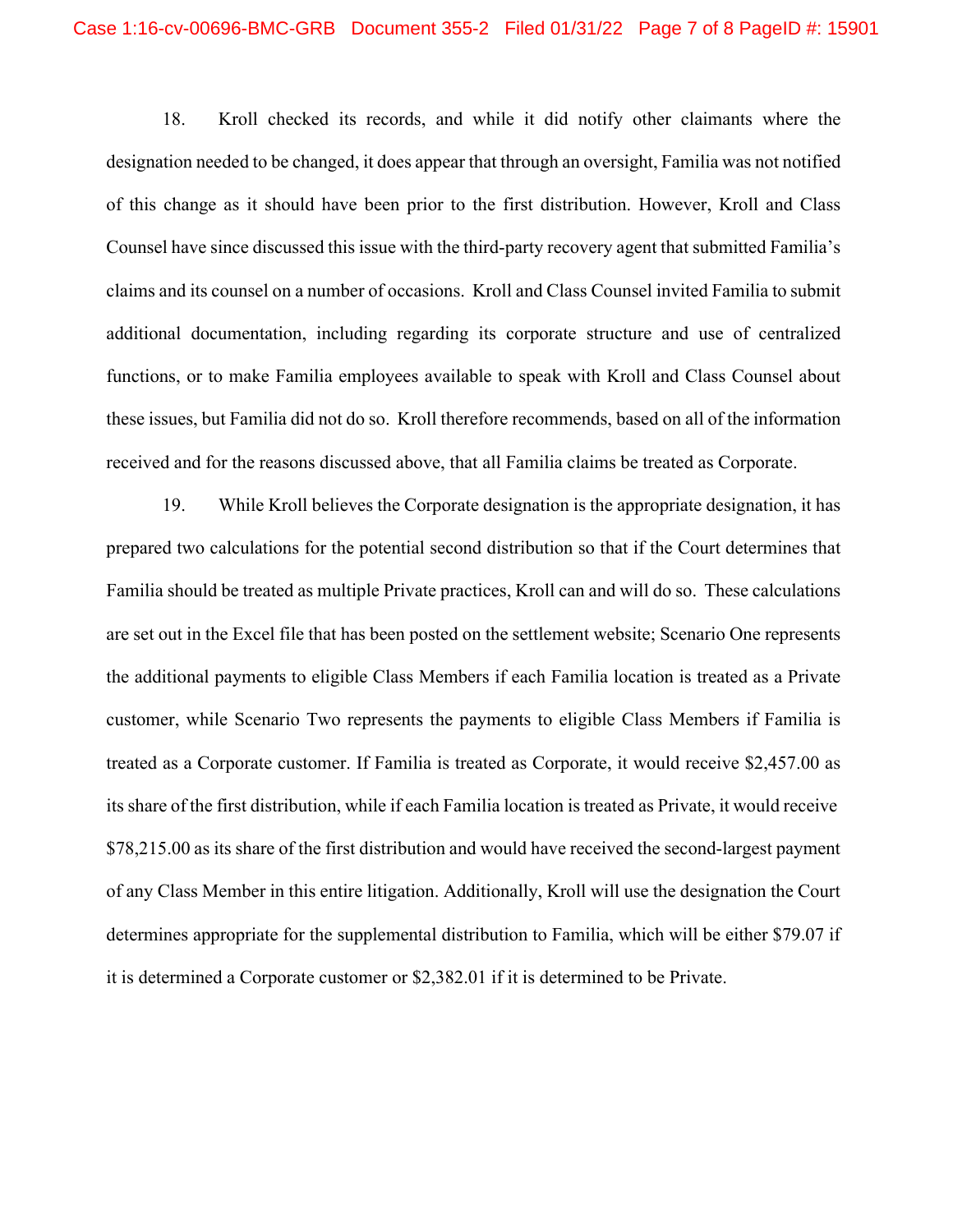#### **CONCLUSION**

20. Upon Court approval of a second distribution and the recommended minimum award of \$5, as well as the Court's determination of practice status that should be used for Familia, Kroll is prepared to cause the remaining funds to be distributed.

21. As \$1,643,025.89 remains in unclaimed funds, after estimated administration fees (\$98,000), a reserve for any residual tax filings or payments (\$17,500), and payment to Familia for the first distribution as they have not cashed their checks awaiting a determination of their entity status (\$78,215 or \$2,457), there will be either \$1,521,858.94 or \$1,446,100.94 available to be distributed to eligible Class Members. Of either amount, \$22,615 will be distributed pro rata as described to the Equipment Only purchasers and the remainder will be distributed based on the weighted supply purchase values and the pro rata after that weighting.

22. In each case scenario, the minimum additional award will be \$5, and the average additional award for the Equipment Only group will be about \$18.90 with the highest additional award being approximately \$351. For those who had Supply purchases, the average additional award will be between \$40 and \$42.45, with the largest additional award being between \$2,586 and \$2,732 (not including any award to Familia). In total, there will be 36,503 Class Members who will receive an additional payment.

I declare under penalty of perjury pursuant to the laws of the United States of America that the foregoing istrue and correct. Executed on this 27th day of January 2022 at Fair Oaks, California.

LORI L. CASTANEDA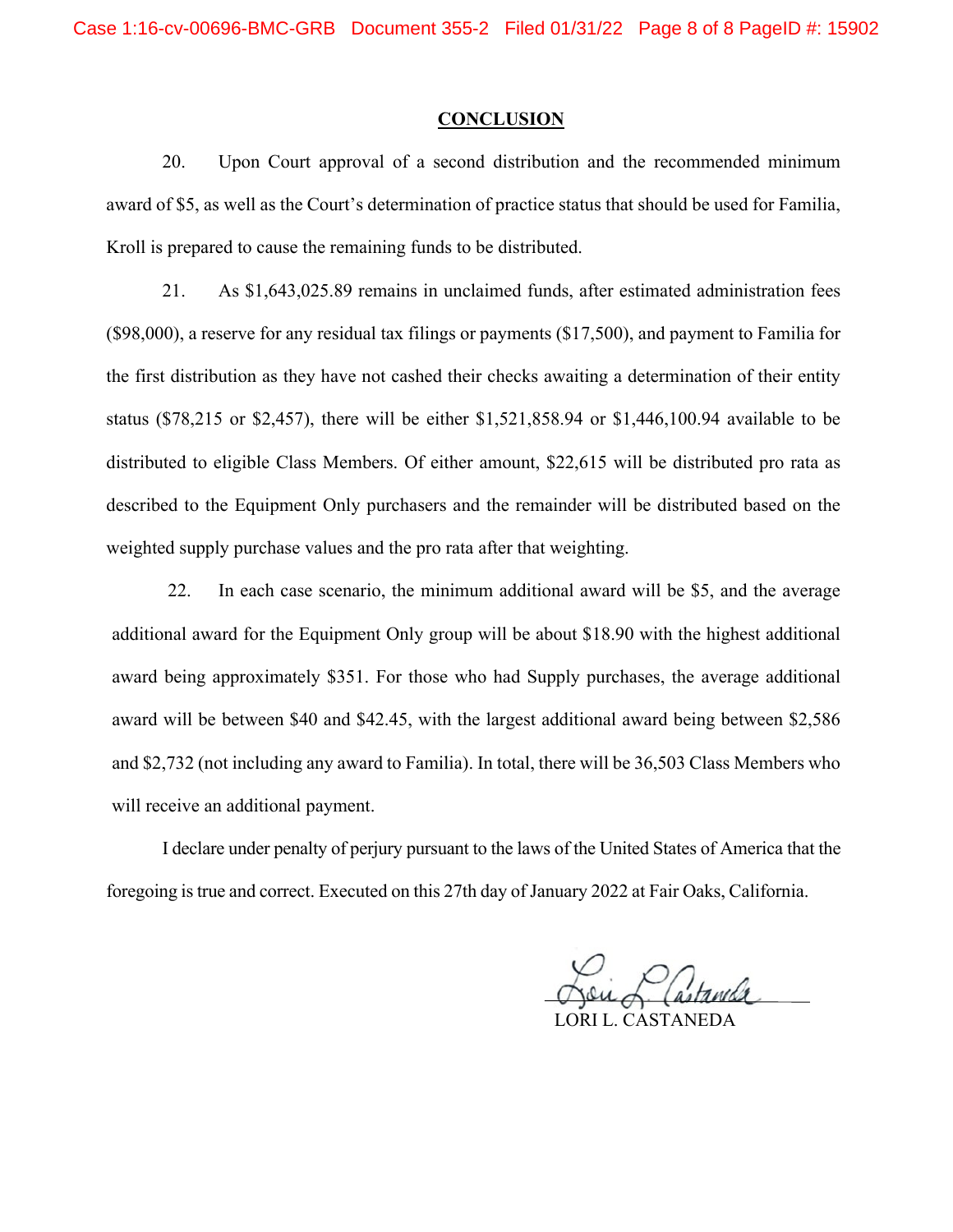IN RE: DENTAL SUPPLIES ANTITRUST LITIGATION

No. 1:16-CV-00696-BMC-GRB CONSOLIDATED

# **[PROPOSED] ORDER GRANTING PLAINTIFFS' MOTION FOR SUPPLEMENTAL DISTRIBUTION OF SETTLEMENT FUNDS**

WHEREAS, the Court finally approved a settlement between Plaintiffs and Defendants on June 25, 2019 (the "Settlement"), ECF No. 341;

WHEREAS, the Court subsequently granted Plaintiffs' motion for disbursement of

settlement funds, ECF No. 354; and

WHEREAS, there remains \$1,641,009.30 from uncashed checks, in addition to a further

\$5,473 from funds held in reserve, and Plaintiffs have moved for a supplemental distribution of these funds;

THEREFORE, the Court, having reviewed Plaintiffs' submissions and materials referenced therein, and good cause appearing, it is hereby ORDERED as follows:

1. Plaintiffs' motion is GRANTED.

2. The \$5 minimum payment recommended by Kroll and Class Counsel is approved.

3. Familia Dental's claim is to be treated as [Private, and therefore the supplemental distribution shall proceed in accordance with Scenario One] [Corporate, and therefore the supplemental distribution shall proceed in accordance with Scenario Two], as reflected in the excel file posted on the settlement website [\(www.dentalsuppliesantitrustclassaction.com\)](http://www.dentalsuppliesantitrustclassaction.com/).